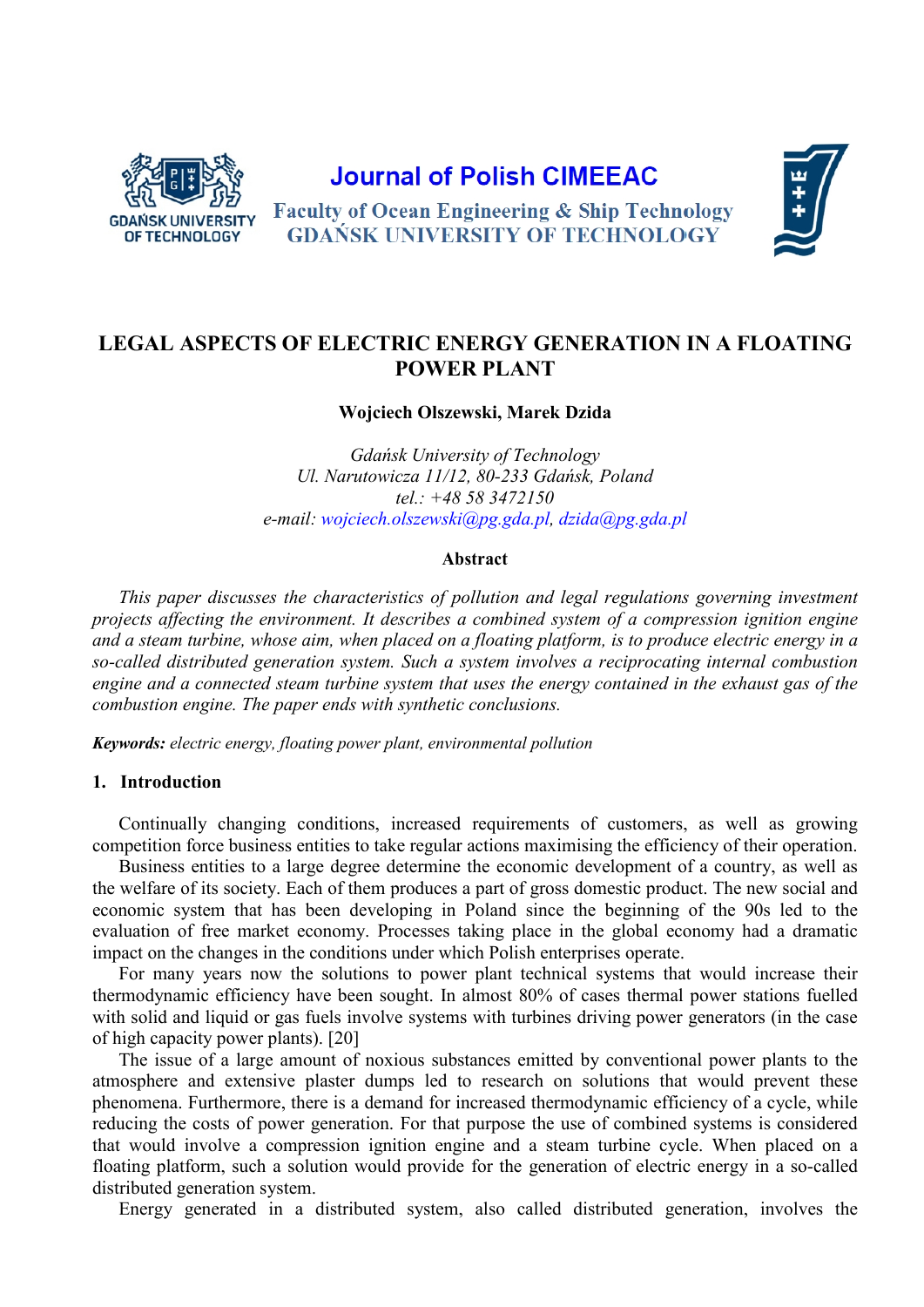production of energy by small units or production plants directly connected to distribution networks or located in the consumer's power system. They usually generate electric energy using renewable or non-conventional energy sources, often combined with heat generation. One of the basic classifications of distributed generation sources is classification in view of the generated power value. We can differentiate between:

- small distributed generation (units of capacity between 1 kW and 5 MW);
- medium-sized distributed generation (units of capacity between 5 MW and 50 MW);
- large distributed generation (units of capacity between 50 MW and 150 MW);

The aim of the paper is to describe the characteristics of pollution and legal regulations governing investment projects affecting the environment. As a result, the most important issues will be determined that should be stressed during the execution of investment projects. Furthermore, the benefits derived from using a combined system and the advantages in an offshore floating power plant in view of the environmental friendliness of the plant will be analysed.

The paper discusses the possibility of constructing a floating power plant involving combined systems, Wartsila 9RTA96C and MAN Diesel & Turbo 9K98MC-C7.1-TII compression ignition engines and a steam turbine for the load of 90% CMCR (Contract Maximum Continuous Rating), placed on an offshore platform in the Baltic Sea area, as well as other areas as in the map shown in Fig. 1.





*Fig. 1. System A: Ecoregions of transitional waters and coastal waters*

| Atlantic Ocean     | $\overline{4}$ | North Sea         |
|--------------------|----------------|-------------------|
| Norwegian Sea      | $\mathcal{L}$  | <b>Baltic Sea</b> |
| <i>Barents Sea</i> |                | Mediterranean Sea |

The Baltic Sea is a small, shallow-water (average depth of 53 m) inland sea connected to the North Sea by narrow and shallow straits. Annually, less than 4% of the Baltic Sea waters is naturally replaced with ocean waters through the straits. Complete regeneration of the sea takes approximately a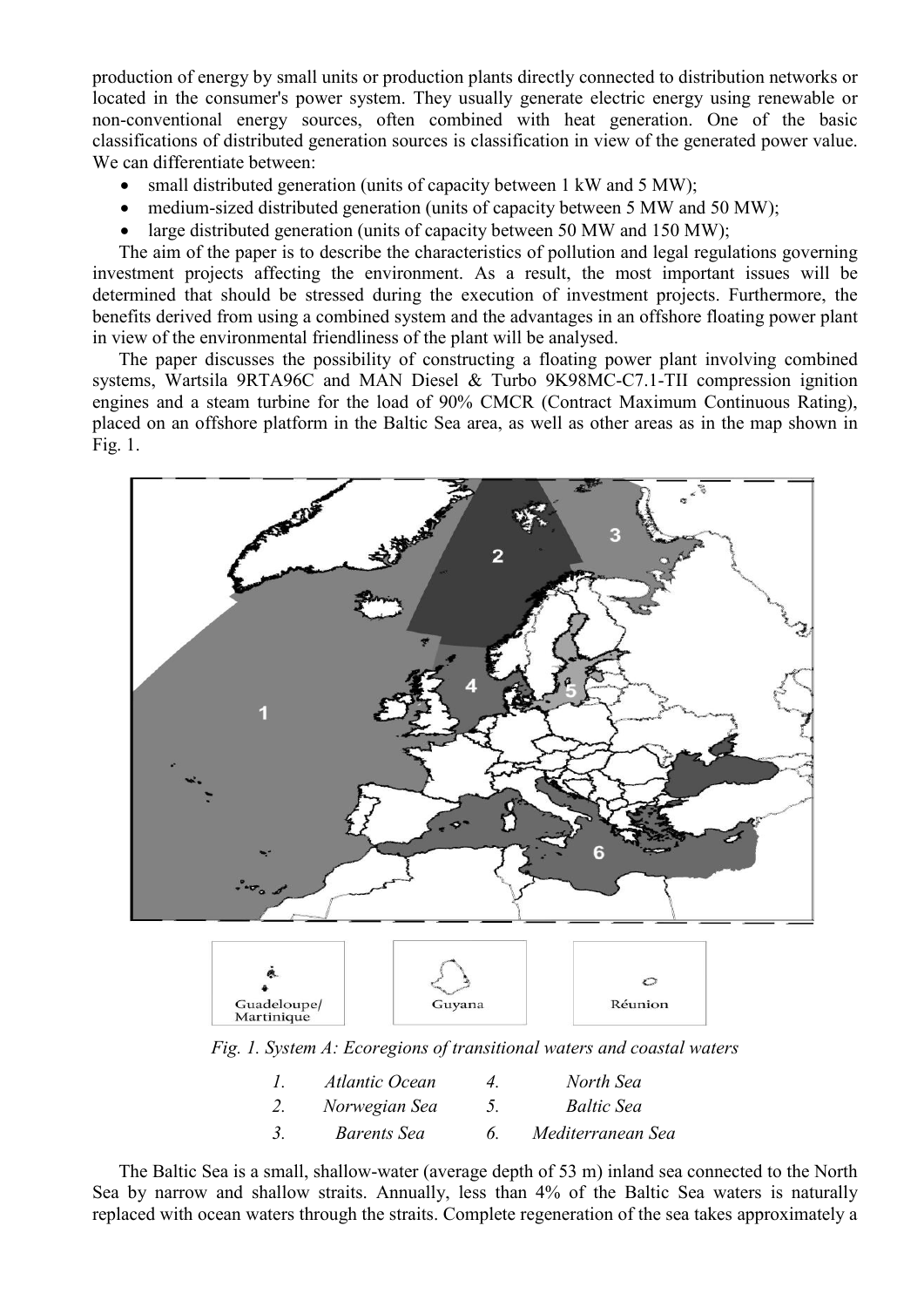quarter of a century, which negatively affects the purity of the sea waters and reduces its selfpurifying capacity.

In accordance with a definition provided in the Helsinki Convention, a *"Ship"* means a vessel of any type whatsoever operating in the marine environment and includes hydrofoil boats, air-cushion vehicles, submersibles, floating craft and fixed or floating platforms.[21] That is why this paper lists all pollutants as for ships.

### **2. Pollution characteristics**

Each entity running a business activity performs periodic analyses aimed at verifying whether the goals that were set for it have been met, taking into account environmental protection. This task is becoming more and more difficult for the management of such entities, because complex environmental impact analyses are required.

Environmental pollution may be defined and classified in a number of ways. In accordance with the Environmental Protection Act of 17 January 1980 with subsequent amendments (1994), environmental pollution involves the introduction of solids, liquids, gases or energy into the environment in such an amount or of such composition that may negatively affect human health, climate, nature, soil, water or cause other environmental changes.

Literature dealing with environmental protection provides different definitions of pollution. Here are three such definitions:

- $\triangleright$  pollution is defined as the presence of foreign components in an element of a system that do not belong in it and corrupt its properties,
- $\triangleright$  environmental pollution is a situation in which the concentration of substances considered harmful, unnecessary or foreign exceeds their average content in a balanced ("pure") environment or exceeds permissible norms,
- $\triangleright$  environmental pollution involves the accumulation of substances that may result in adverse changes in the environment on the surface of the Earth.

Considering the different types of pollutants, the following classification may also be recognised:

- $\triangleright$  material pollutants: solids, liquids and gases,
- non-material pollutants: thermal pollutants, sound, radioactive and electromagnetic radiation and vibrations.

Considering the elements affected by pollution, the following types of pollution may be recognised:

- $\triangleright$  air pollution,
- $\triangleright$  water pollution,
- $\triangleright$  soil pollution.

Polish law does not explicitly define the marine environment pollution. Only the Water Law Act of 14 October 1974 generally describes the term of water pollution that "involves physical, chemical, biological and other changes in water that result in it not being suitable for the purposes of people or the national economy and cause harmful environmental changes."

#### **3. Legal regulations concerning environmental pollution**

Literature devoted to the marine environment protection most often refers to a definition given by the Intergovernmental Oceanographic Commission (ICO) saying that marine pollution involves the human introduction into the marine environment of substances and energy harmful to the living resources of the sea and posing a threat to human health, hindering sea-involving activities (including fishery) and impairing the quality of sea water from the point of view of its usability and reducing the recreational value of the sea.

The fundamental standards of the European Communities regarding the protection of sea waters include, above all:

1. *Council Directive 76/464/EEC. Discharge of hazardous substances.* It is a framework directive that provides for the elimination or reduction of inland, coastal and territorial waters pollution, in particular caused by hazardous substances, using separate "derivative directives"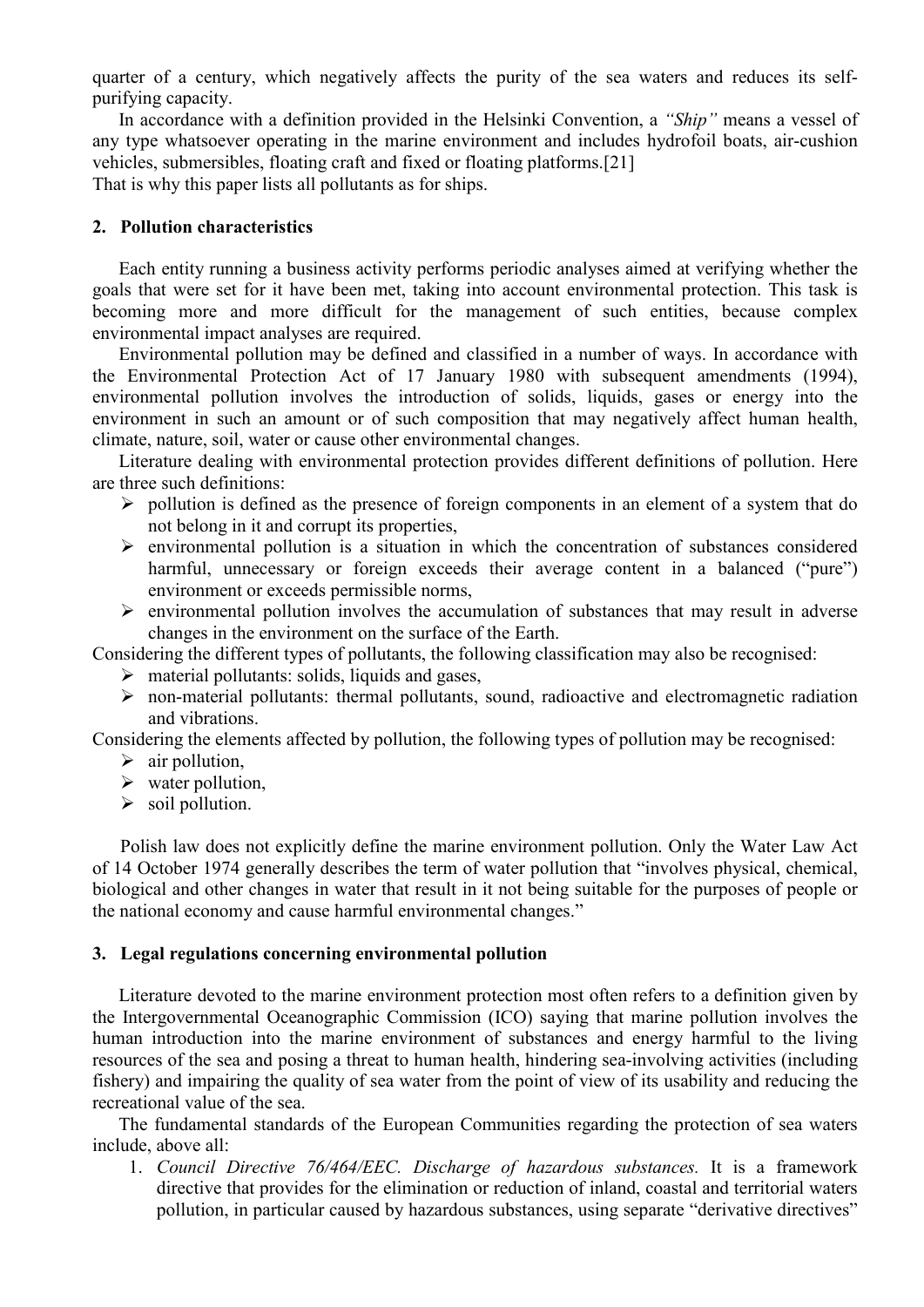specifying the permissible values of hazardous substances emission. Six derivative directives were adopted which specify permissible emission values and quality indicators with respect to water for substances from list I (Council Directives 82/176/EEC, 83/513/EEC, 84/156/EEC, 84/49/EEC, 86/280/EEC, 90/415/EEC).

2. *Council Decision 86/85/EEC. Oil spills.* It concerns five areas of activity related with combating oil spills at sea or larger inland water regions, a list of national and common plans to combat pollution caused by marine oil spills, an inventory of measures for combating oils spills at sea and other. [14]

The register of protected areas required under Article 6 contains the following types of protected areas:[22]

- $\triangleright$  areas designated for the abstraction of water intended for human consumption under Article 7;
- $\triangleright$  areas designated for the protection of economically significant aquatic species;
- $\triangleright$  bodies of water designated as recreational waters, including areas designated as bathing waters under Directive 76/160/EEC;
- nutrient-sensitive areas, including areas designated as vulnerable zones under Directive 91/676/EEC and areas designated as sensitive areas under Directive 91/271/EEC;
- $\triangleright$  areas designated for the protection of habitats or species where the maintenance or improvement of the status of water is an important factor in their protection, including relevant Natura 2000 sites designated under Directive 92/43/EEC and Directive 79/409/EEC.

# *Helsinki Convention 74/92*

The first Convention on the Protection of the Marine Environment of the Baltic Sea Area was signed on 22 March 1974 in Helsinki. It entered into force on 3 May 1980. It covers the entire surface area of the Baltic Sea with the Danish straits and requires all of the Baltic countries to:

- prevent pollution from ships,
- prevent pollution from the land,
- prevent waste dumping,
- prevent pollution through the atmosphere,
- organise patrolling and spills combating services,
- seek scientific and technical cooperation,

#### *MARPOL 1973/78 Convention*

The International Convention for the Prevention of Pollution from Ships referred to as the MARPOL (Marine Pollution) 73/38 Convention is a global convention covering all sea areas. Poland is a party to the convention. The convention only deals with pollution from ships. It divides sea areas into two categories:

- special areas,
- other areas.

The convention does not cover naval vessels nor national service ships (Maritime Search and Rescue Service, Border Guard, Police, Customs Offices, research ships, training ships and vessels of Maritime Offices).

The Marine Environment Protection Committee (MEPC) is one of the 5 committees of the IMO (International Maritime Organization). The Centre for IMO Affairs operates within the Polish Register of Ships and includes the national section of the MEPC.

The actions of the maritime administration of Poland arising from the MARPOL 73/78 Convention include:

- 1. enforcement of the convention requirements through national regulations based on the MARPOL 73/78 Convention (Act on Areas of Poland and Maritime Administration of 1991, Act on the Prevention of Sea Pollution by Ships of 1995, Port Regulations of 1994),
- 2. conducting ships inspections as regards the fulfilment of marine environment protection requirements,
- 3. conducting investigations in cases of the MARPOL 73/78 Convention provisions infringement and penalising the perpetrators,
- 4. mandatory annual reporting to the IMO as regards the imposed fines, apprehended ships and results of conducted inspections,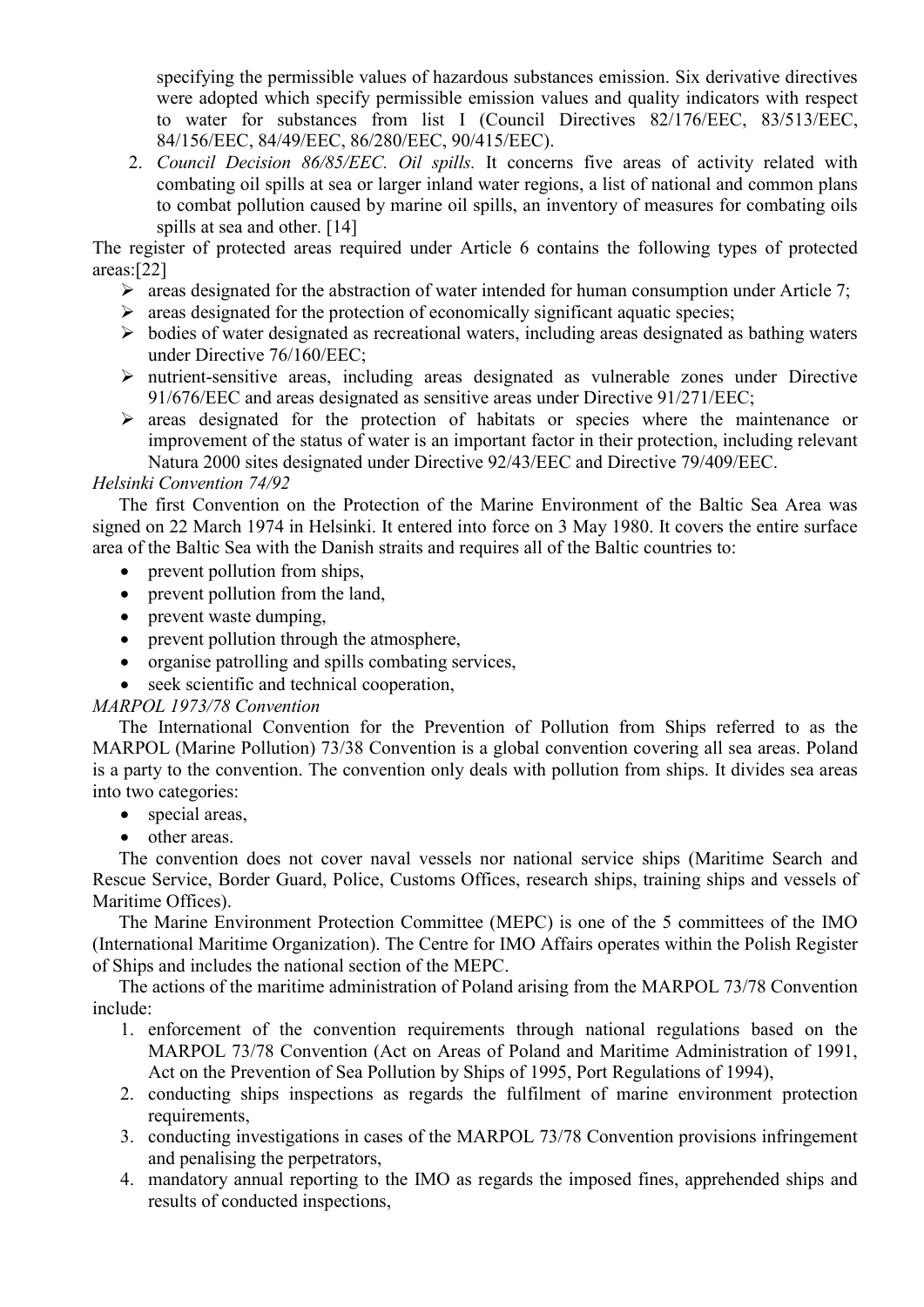- 5. mandatory providing of the ports with equipment collecting waste from ships,
- 6. participation of maritime administration representatives in the sessions of the IMO's Marine Environment Protection Committee and in working groups,
- 7. required ship documentation is issued by the Polish Register of Ships in the name of the maritime administration of Poland.

Other common conventions:

- 1. International Convention Relating to Intervention on the High Seas in Cases of Oil Pollution Casualties, 1969,
- 2. International Convention on Civil Liability for Oil Pollution Damage, 1969,
- 3. International Convention on the Establishment of an International Fund for Compensation for Oil Pollution Damage, 1971,
- 4. Convention on the Prevention of Marine Pollution by Dumping of Wastes and Other Matter, 1972,
- 5. Protocol Relating to Intervention on the High Seas in Cases of Pollution by Substances other than Oil, 1973 (Bądkowski, 1985).

Regional conventions and agreements:

- 1. The Agreement for Cooperation in Dealing with Pollution of the North Sea by Oil, 1969, was signed by all of the North Sea states,
- 2. The Agreement Concerning Cooperation in Taking Measures Against Pollution of the Sea by Oil, 1971, was signed by Denmark, Finland, Norway and Sweden,
- 3. Convention for the Prevention of Marine Pollution by Dumping from Ships and Aircraft, 1972,
- 4. Convention for the Prevention of Marine Pollution from Land, 1974,
- 5. Convention for Protection of the Mediterranean Sea against Pollution, 1976,
- 6. Agreement between Denmark and Sweden on the Protection of the Øresund Area Against Pollution, 1974.

#### **Conclusions**

It must be kept in mind that the issue of marine environment protection against oil-derivative pollution is only a part of the actions attempted at preventing environmental degradation all over the world. The approaches towards those environmental issues that can only be resolved on a worldwide scale are greatly differentiated. Highly developed countries are already interested in protection in a broad sense of the word. Other countries, depending on the level of environmental degradation and similarly urgent social and economic challenges, are treating this issue more or less prospectively.

Aspects of environmental protection in Polish maritime economy are becoming more and more urgent both due to the level of the Baltic Sea pollution, as well as the requirements imposed by international conventions signed by Poland. Positive changes are taking place in Poland as regards legal regulations of marine environment protection, since many relevant, important legal acts have been adopted. As a marine state, Poland should also devote considerable effort to bring about the ratification of international conventions whose ratification is hindered due to their restrictive nature.

Actions aimed at protecting the marine environment would provide future generations with clean air, unpolluted beaches and the opportunity for learning about the biological life of the Baltic Sea whose existence is more and more threatened.

The proposed concept of power generation in floating power plants has the following advantages:

- a. in view of environmental protection:
	- reduced CO2, NOx emissions as a result of the increase in the system efficiency and the reduced emission resulting from the engine structure. What is more, the reduction of SOx emissions due to the application of sulphur-recovery systems,
	- diversification of primary energy sources that reduces coal consumption and increases liquid fuels consumption,
	- lack of slag and ash,
	- lack of complications related with water cooling the condenser, minor impact on the environment related with water management,